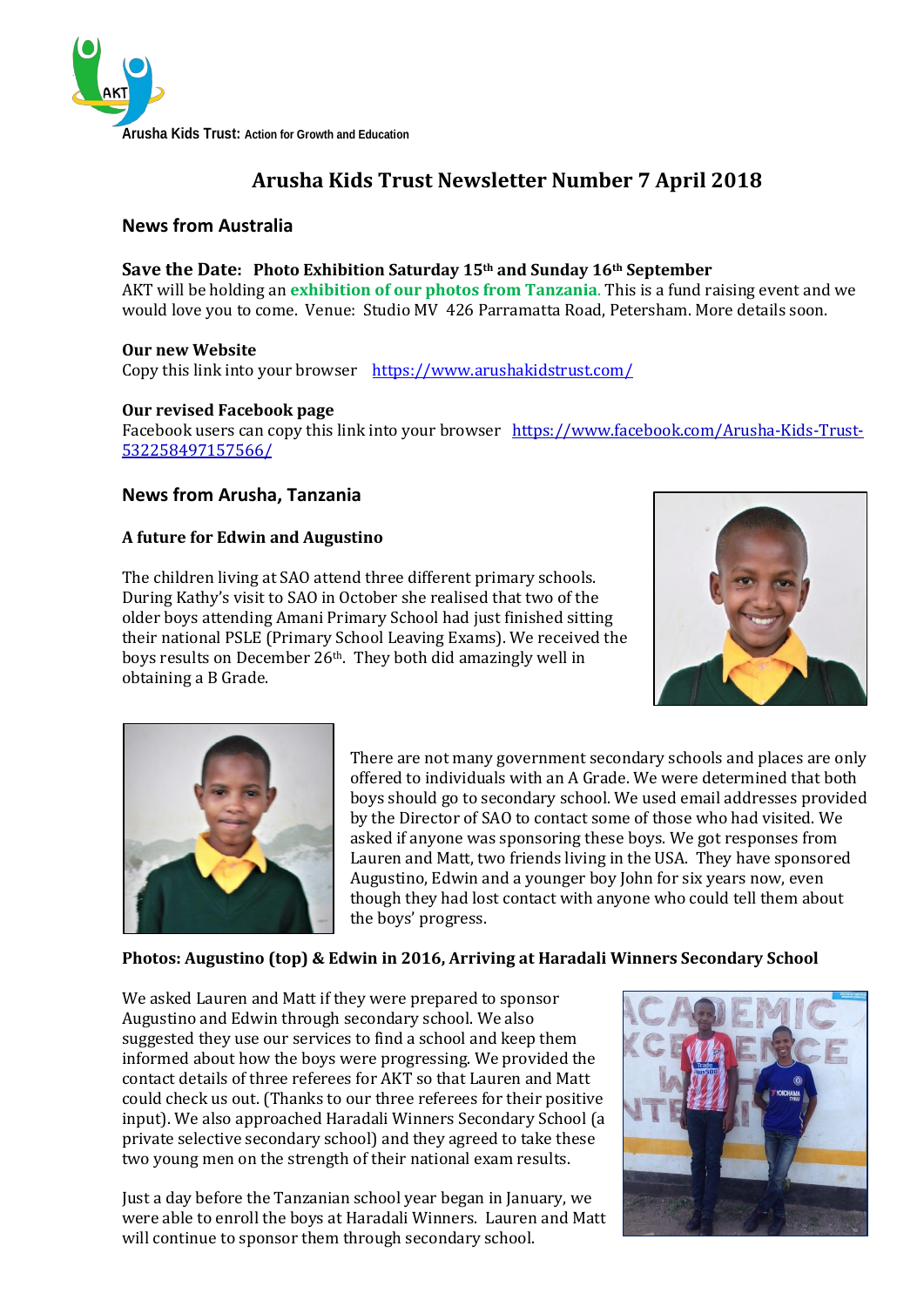## **Lauren (Co-Sponsor of Augustino and Edwin) visits Sydney from the USA**



While the emails were flying between AKT and Lauren and Matt, Lauren emailed us to say she and her husband Josh were soon to transit through Sydney en route to New Zealand. We met them in Sydney on 20th January. Lauren told us a lot about her volunteering at SAO in 2012. We compared notes and had a wonderful afternoon. How lucky we were to meet Lauren in person!

**Photo: (L to R) Lauren, Kathy and Chris in Sydney**

**Megan sponsors Witness and Joel** As a result of our email enquiries to find the sponsors for Edwin and Augustino we were contacted by Megan from Canada. Megan has sponsored Joel and Witness to go to Amani school for some years. She was very pleased to hear that our organization is supporting the children she met when volunteering at SAO. Megan is planning to be in Arusha for the graduation of Witness and Joel from Amani Primary School at the end of 2019.

## **News of the older SAO residents: Patrick, Stefano, Elizabeth, and Raymond**

As well as Edwin and Augustino, there are four other post-primary students: Patrick, Stefano, Elizabeth and Raymond. Patrick now has a room in Arusha near where he is studying.

**Patrick**. Kathy first met Patrick in 2014. He had finished four years of secondary school and had no family. Francis, the Director had seen his loneliness and offered him a place to stay in exchange for odd jobs. He was no longer living at SAO when we visited in 2015. When he heard mid-2016 that Kathy was visiting Arusha again, he came to see her. He reminded her that she had once promised to help him further his studies. Kathy and Patrick went off to speak with Victor, the Admissions Officer of the

Arusha Technical College to discuss options. The advice was to re-sit the national Certificate of Secondary Education Exams (CSEE) so that he could obtain sufficient marks in the required subjects and then apply to Arusha Technical College.

Victor suggested Patrick enroll in an adult college, Ngais Academy, to repeat Form 4. The Academy turned out to be a couple of classrooms at the edge of a primary school. The energy of the place and the desire to study was immediately obvious when Kathy and Patrick visited. After 18 months of study at Ngais Academy Patrick passed the CSEE exams with a grade D. This was sufficient for him to apply to Arusha Technical College. He was offered a place after an interview. He is now studying Automotive Engineering. Congratulations to Patrick for his perseverance and success!



**(L to R) Stefano, Kathy and Patrick** 

**Stefano** sat the national PSLE end of primary school exams in 2015. When we visited in 2016, he was spending his days at SAO helping with various chores and running errands for the staff. He told us he did not have his examination certificate; he assumed he had failed. After several attempts to find his results, and after visits to various government offices, it turned out that Stefano had passed. He had obtained a Grade D and it might be possible to enroll in a private secondary school.

Kathy and Stefano made appointments with various local schools but were not able to make progress with Stefano's enrolment. Then Kathy and Chris approached Simon, the founder of Haradali School, who said he could assist. Simon phoned the Principal of Unambwe Secondary School, which is within walking distance from SAO. After an interview at the school, Stefano was able to enroll.

At the end of 2017 Stefano sat the Form Two National Assessment (FTNA) exams. Students must pass these exams to continue into Form 3 of secondary school. He did sufficiently well to advance to Form 3. This is a great achievement, as many young people fail and must leave school.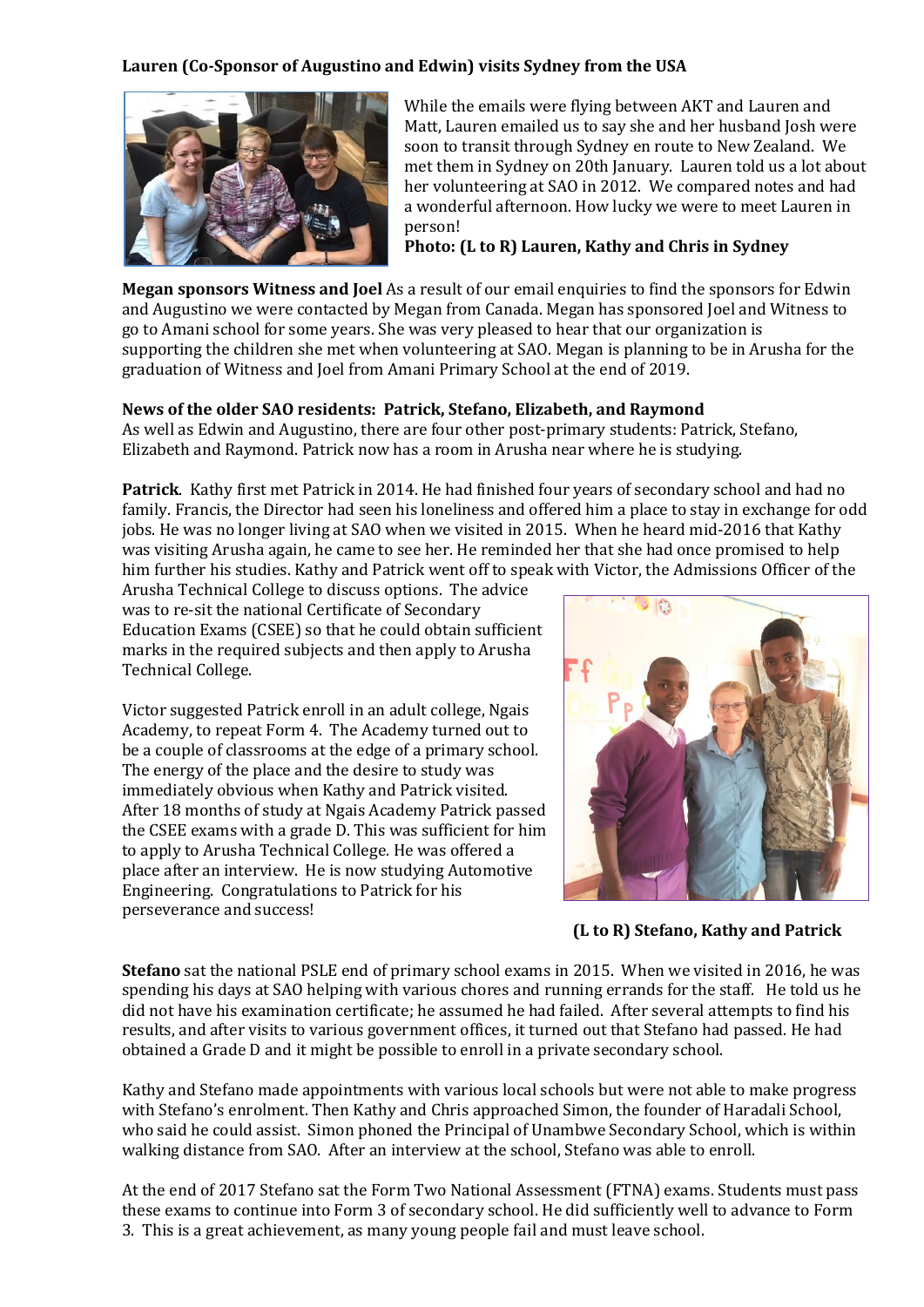**Elizabeth** is a young woman who has been working at SAO, helping Violet and Mary with the day-today care of the children--cooking, cleaning, washing, and so on. She had finished primary school a few years earlier but had not continued with her studies.In 2017**,** she expressed a wish to go to secondary school, even though she would be several years older than the students in Form 1. She was interviewed by Edwin the Principal of Unambwe, the school that Stefano is attending. It turned out that Elizabeth's literacy and numeracy skills were well below the level needed for secondary school studies.



The Principal suggested that she enroll in a pre-secondary course at the school, for the remainder of 2017. She agreed to wear the school uniform, have her hair cut very short as all students must, and to be punctual and determined to attend every day including Saturdays, to catch up. Elizabeth completed the pre-secondary course then commenced Form 1 in January 2018. We are looking forward to finding out how she is progressing when we visit SAO in July.

**Raymond** is in Form 4 at Lake Tatu Secondary School. He is studying for his very important CSEE (Certificate of Secondary Education Exams) this year. He was fortunate to obtain a place in this Government Secondary School four years ago. He has persevered with his studies, even though it has taken him two hours each day to walk to and from school.

Raymond is the boy we bought a bicycle for, so that he can get to school more easily. He is also the young man who had a sporting accident involving injuries to his mouth early in 2016 – several of his front teeth had been broken and split. In 2016, Chris took him to a dentist at an Arusha hospital, spending several hours at each appointment over two weeks. He was provided with temporary crowns. Sadly, Raymond sustained a further accident- as a pillion passenger on a motorbike. He managed to lose two of the crowned front teeth. He had some time off school to recover. This year is a crucial year for Raymond. We wish him the very best for the upcoming CSEE exams.





**Photo: Edwin, Stephano, Raymond, Augustino and Elizabeth after a visit to the Tengeru second-hand markets to choose clothes for the first time**

**Kathy's second visit in 2017** In October 2017 Kathy made another trip to Arusha. The decision to go was driven by threats from the Landlord to give SAO notice to quit. At the same time the Tanzanian Government Social Welfare Department (Ustawi wa Jamii) was carrying out a thorough check on all orphanages.